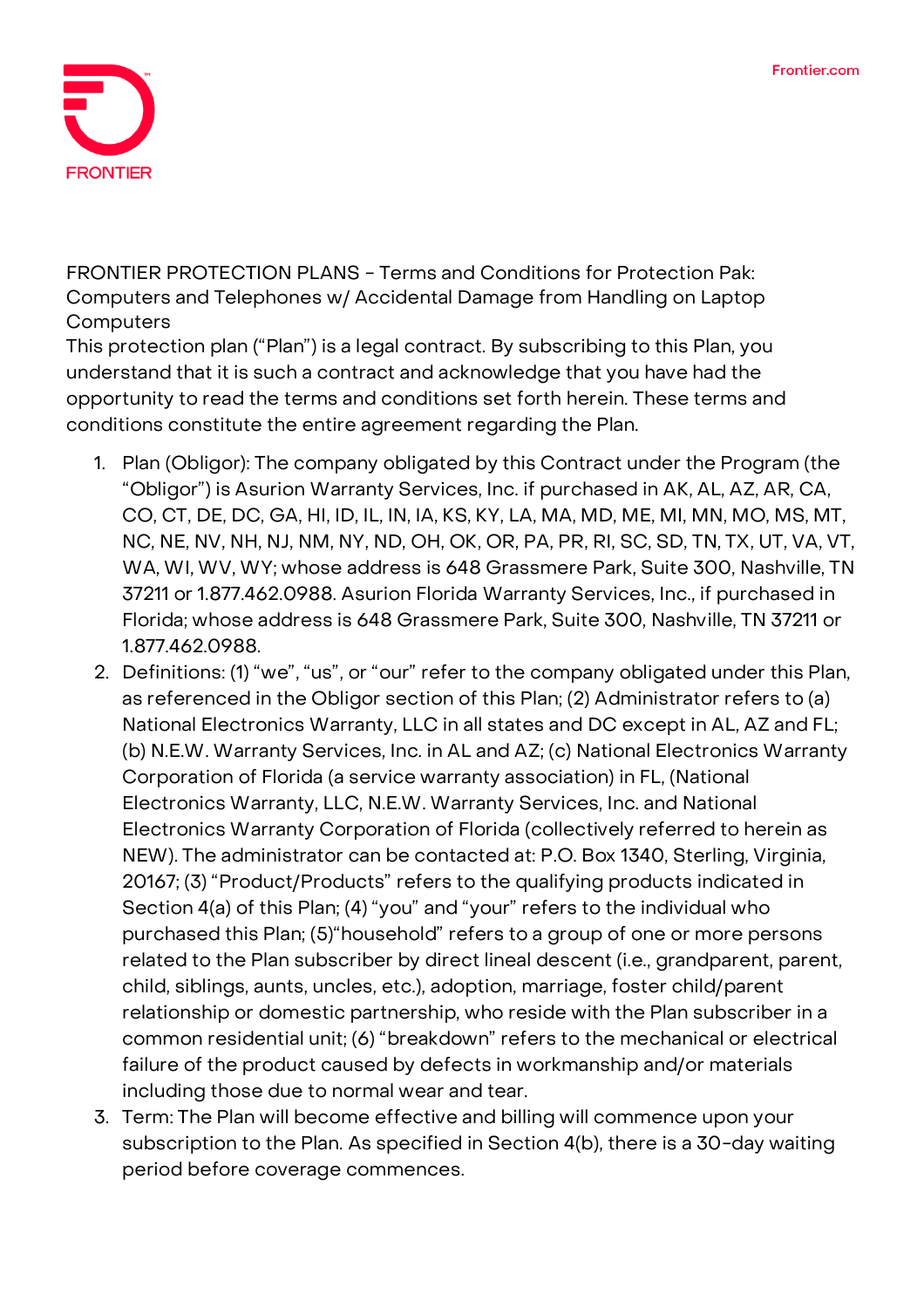

- 4. **Coverage:** This Plan provides for the repair or replacement of your product to its standard operating condition if the product fails to perform its intended functions due to a breakdown. In addition, when a Laptop is covered, the plan provides for the repair or replacement of your product to its standard operating condition if the product fails to perform its intended functions due to accidental damage from handling (ADH). ADH covers your Laptop computer from failures as a result of damage from an unexpected or unintentional external event such as drops or spills that arise from your normal daily use of the product as intended by the original manufacturer. ADH does not cover the associated system elements such as keyboard, mouse, monitor, router, modem or Fiber Internet battery. The terms of coverage are further outlined below:
	- a. Qualifying Products: This Plan covers Desktop and Laptop systems and Telephones. A Desktop and or Laptop system consists of a desktop personal computer or laptop computer (collectively referred to as "PC" or "PCs") and the following: an associated external monitor that is 19" or smaller, keyboard (wired or wireless), mouse (wired or wireless), external broadband modem, and non-commercial router (wired or wireless) and one (1) Fiber Internet back up battery per household. All types of PCs are eligible for coverage under this Plan except PCs which are not equipped with a Windows Operating System version Windows XP or newer or Android version 1.6 or newer and Apple computers which are not equipped with an Apple operating system version OS X (10) or newer or Linux OS with 2009 publication date or newer. Telephones must be single line phones, 2-line phones or caller ID displays.
	- b. Coverage Effective Date: **Coverage under the Plan will commence 31 days after your subscription to the Plan. No service will be provided during the initial 30 days of the Plan. If the Plan is cancelled, coverage will continue for 30 days after the cancellation date.** There will be no lapse in coverage if you move to another residence, provided that you continue the Plan and notify Frontier of your new residence address.
	- c. Primary Residence: Unless otherwise specified, the coverage under this Plan applies to all systems customarily located in your primary residence belonging to you or a member of your household. If you change your primary residence, you are required to notify Frontier of such request or change. In the event that you wish to obtain coverage for more than one residence, additional Plans must be purchased.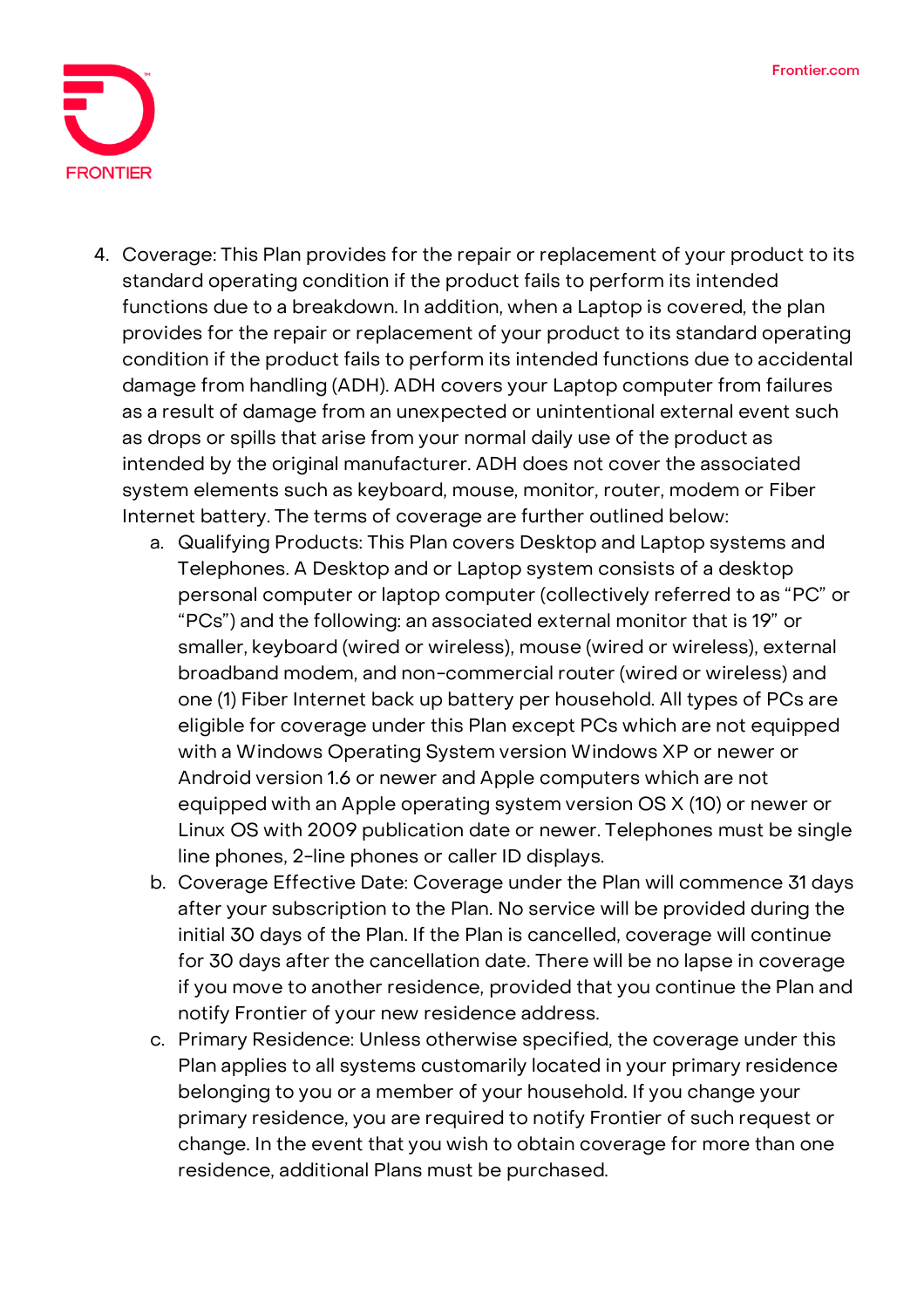

- d. Service Fee: **In the event that your PC or monitor requires service, you will be required to pay a service fee in the amount of Eighty-Nine Dollars (\$89.00).** The service fee does not apply to the repair or replacement of a telephone, keyboard, mouse, modem, router or Fiber Internet back up battery. The service fee must be paid and received in advance of the service being provided and may be paid through a valid credit card, check or money order.
	- 1. Keyboards, Mice, Modems, Routers: This Plan covers the cost to repair or replace items that are not integrated components of your computer, including the keyboard, mouse, modem or router with ones of like kind and quality. You will not be charged a service fee for claims related to the products listed in this Section 4(d1), however, the costs associated with the repair or replacement of these products will apply toward the aggregate claim limit under the Plan.
	- 2. Telephones: The Plan also covers a replacement telephone/caller id unit. A replacement product will be shipped directly to your billing address along with a return kit and return postage for the defective product. If you fail to return the defective product you may be billed for the replacement product. The product will be replaced with a product comparable in kind and quality. You will not be charged a service fee for claims related to the products listed in this Section 4(d2), however, the costs associated with the repair or replacement of these products will apply toward the aggregate claim limit under the Plan.
	- 3. Fiber Internet back up battery: The Plan covers the replacement of One (1) Fiber Internet backup battery for the life of the plan. You will not be charged a service fee for claims related to the products listed in this Section 4(d3), however, the costs associated with the repair or replacement of these products will apply toward the aggregate claim limit under the Plan
- e. On-Site Service: If the product requiring service is a desktop computer, it will be serviced on-site. We will use our best efforts to have an authorized service provider contact you within one (1) business day of your initial call to arrange for service. Service will be provided during regular business hours Monday through Friday, except holidays. An adult (18 years or older) must be present during the time of service. You must provide a safe, nonthreatening environment for our specialists in order to receive on-site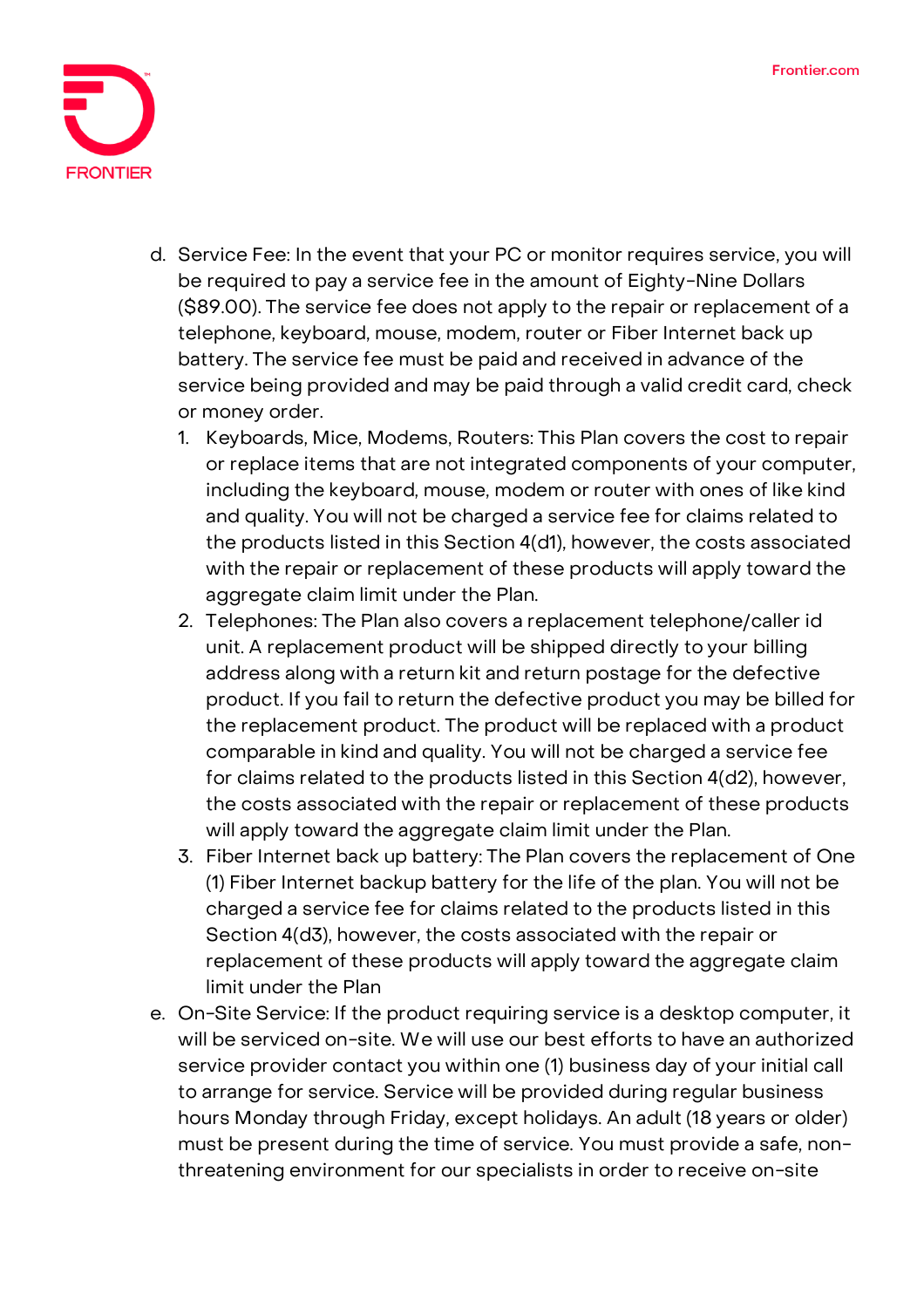

service. Due to environmental or technical requirements, if certain repairs cannot be completed where the product is located and must be repaired at another location, this Plan will cover all shipping and handling costs. The product must be located at your primary residence at the time of service.

- f. Repair Depot Service: If the product requiring service is a laptop computer or monitor, it will be shipped to a designated repair depot location for service. We will use our best efforts to ship a carton, prepaid shipping label and instructions for shipping your product to you within two (2) business days of your initial call for service. This Plan provides for next business day shipping. All shipping costs are covered by the Plan.
- g. Advance Replacement for Telephones/Caller ID Units: A replacement product will be shipped directly to your billing address along with a return kit and return postage for the defective product. If you fail to return the defective product you may be billed for the replacement product. The product will be replaced with a product comparable in kind and quality subject to the provisions cited herein. We make no representation or warranty that any replacement product will be identical or substantially identical to the product submitted for replacement. Replacement will be with a new or refurbished product, at our sole discretion.
- h. Power Surge Protection: The Plan provides power surge protection in the absence of any other insurance coverage. If your product is damaged as a result of a power surge, we will service your product in accordance with the terms herein.
- i. Subscriber Eligibility. Only customers residing in the United States are eligible for coverage under the Plan.
- j. Replacement Products: If we opt to provide you a replacement product under the Plan, we reserve the right to retain ownership of your defective product. At our sole discretion, we may require that you return the defective product to our designated repair depot location as a condition to receiving your replacement product. Shipping costs associated with the return of the product will be paid by us.
- 5. **Registration:** Registration of this Plan is not required. At your option, you may register the products to be covered by the Plan at any time during the coverage period. Changes and/or updates to the list of covered products can be made by updating your online account at this web address.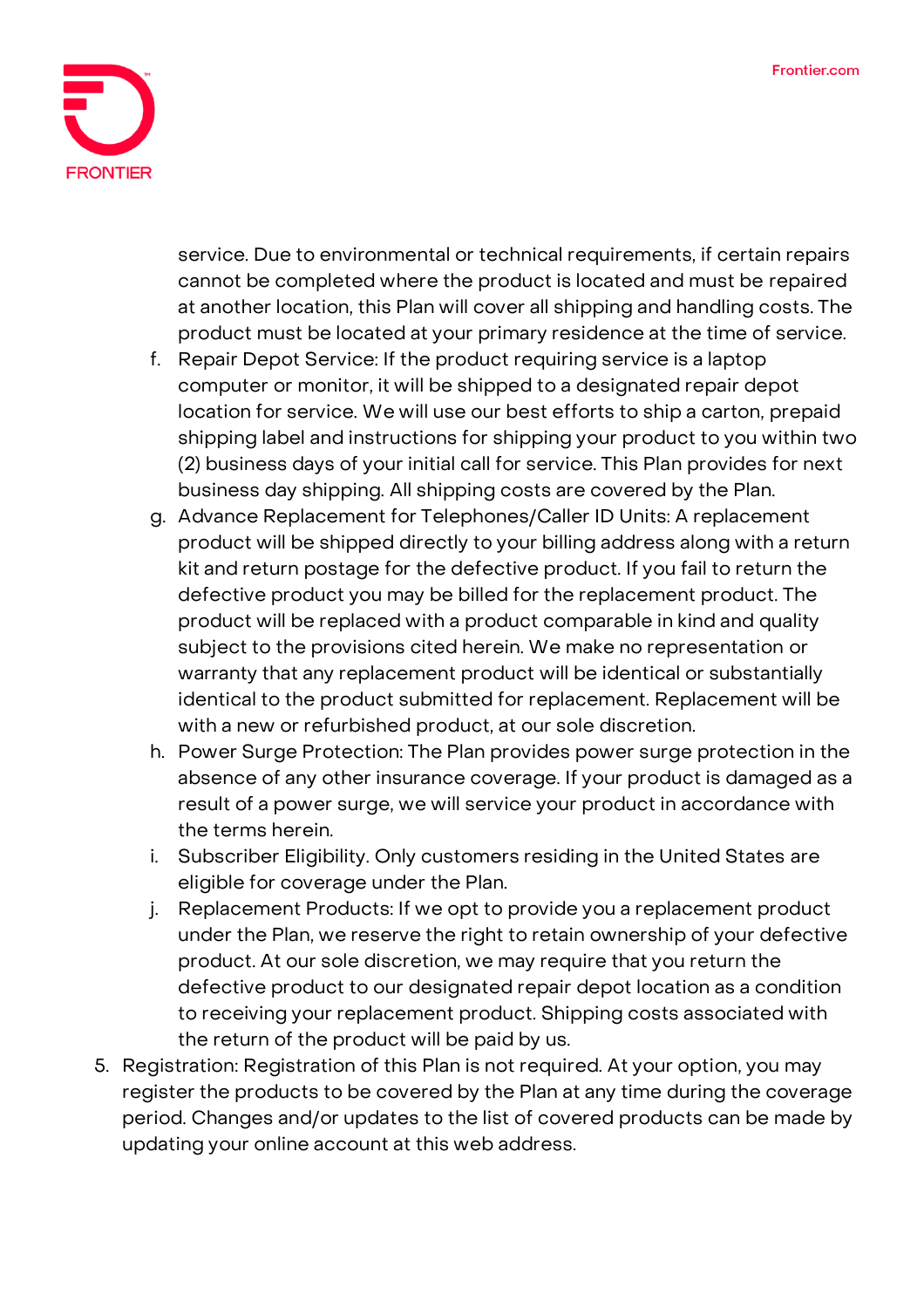

- 6. **Plan Limits of Liability (Aggregate Claim Limit):** Under the Plan, claims cannot exceed \$2,000 per 12-month rolling period which commences on the date of your first claim. We will be responsible for informing you, at the time of the claim, if you have reached the \$2,000 aggregate claim limit. The retail value of any repairs shall be equal to the market retail value of parts and labor charges for repairing the product, as determined at our sole discretion, provided that the retail value for any repair shall not exceed the total retail value of a comparable replacement product. In the event that you reach the 12-month aggregate claim limit for claims (\$2,000) and the product requires additional repairs, we will provide you with information on how to get the product repaired; however, we will not be responsible for any costs related to these repairs.
- 7. **Your Responsibilities:** This Plan is for your use only and may not be assigned. Products owned by anyone other than you or members of your household will not be covered by the Plan. Any abuse of the Plan by you, including but not limited to seeking replacement of a product not belonging to you, may result in termination of the Plan upon notice. The Product must be in good working condition prior to your Plan subscription. You must follow the instructions that are in the owner's manual for proper use, care and maintenance of the Product. Failure to follow the manufacturer's maintenance and service guidelines may result in the denial of coverage under this Plan. We strongly recommend (but do not require as a condition of this Plan) the regular back up of data and software. It is important that you back up all data files on your PC prior to the commencement of service; repairs to your PC may result in the deletion of such data files. Please retain these terms and conditions for your records.
- 8. **Payment:** You agree to pay monthly charges for this Plan as such charges may appear on your monthly bill from Frontier Communications Corporation. The monthly rate for the Plan was provided to you at the time you subscribed to the Plan. You may contact your Frontier representative for the current applicable rate for the Plan. Non-payment may result in cancellation of the Plan. All charges, plus all applicable taxes, shall be due and payable by the due date stated on your Frontier bill.
- 9. **If Your Product Needs Service:** In the event the product fails to operate, you may, 30 days after subscription to this Plan, file a claim by calling 877-462-0988, 24 hours a day, 7 days a week, excluding national holidays. As stated above, service for your PCs or monitors is subject to your payment of a \$89.00 service fee for each claim. There will be no service fee required for servicing keyboards,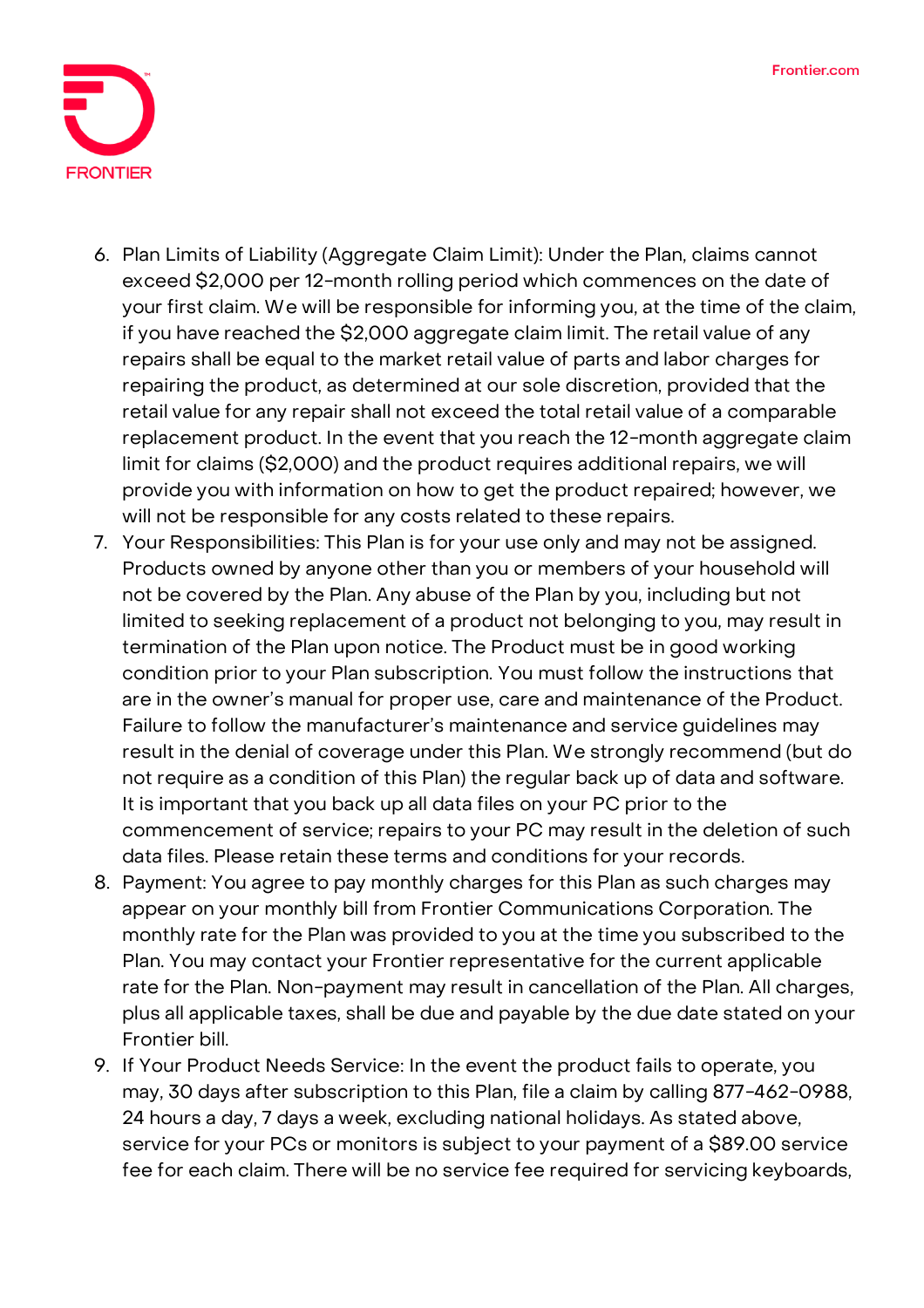

mice, modems, routers or a Fiber Internet back up battery, which are not an integrated component of your PC. **AT OUR OPTION, REPLACEMENTS WILL BE NEW, REBUILT, REFURBISHED, OR NON-ORIGINAL MANUFACTURER'S PARTS OR PRODUCTS THAT PERFORM TO THE ORIGINAL FACTORY SPECIFICATIONS.**  If, at our sole discretion, it is determined that the product cannot be repaired, we will offer you a replacement product of like kind and quality, either new or refurbished. The cost of the replacement product cannot exceed the available balance of funds under the aggregate claim limit. Repaired or replaced products are warranted by us for 90 days from the date of product receipt by you. In the event that the product fails to function properly during such 90 days, we will repair or replace the product at no cost to you. Such services will not be charged against your aggregate claim limit under the Plan. If you choose not to accept the replacement product which we offer you, then we will provide a payment to you in the form of a gift card or check based on the fair market value of the product as determined by us, based upon the age of the product. This payment amount cannot exceed the available balance of funds under the aggregate claim limit.

- 10. **Insurance Securing this Plan:** This Contract is not an insurance policy. This Contract is secured by an insurance policy provided by Liberty Mutual Insurance Company, in the following jurisdictions only: AL, AR, CA, CT, FL, GA, HI, IL, KY, MN, MO, MT, NC, NH, NV, OH, OK, OR, SC, TX, VA, VT, WA, WI, WY and all other states required by law. In NY, this Contract is secured by an insurance policy provided by Liberty Insurance Underwriters Inc. If You reside in one of these listed states and, within sixty (60) days We have not paid a covered claim, provided You with a refund owed or You are otherwise dissatisfied, You may make a claim directly to the insurance company at 175 Berkley Street, Boston, Massachusetts, 02116 or 1.617.357.9500.
- 11. **Exclusions – What Is Not Covered:** This Plan does not cover the following:
	- a. Products with pre-existing conditions at the time of your subscription to the Plan;
	- b. Batteries (except for a Fiber Internet back up battery);
	- c. Failure of a Fiber Internet back up battery due to improper use or use with unauthorized products or any Fiber Internet back up battery previously replaced under this Plan or any other Frontier service plan owned by you;
	- d. Components or products used for any commercial, public, lease or other non-residential purpose;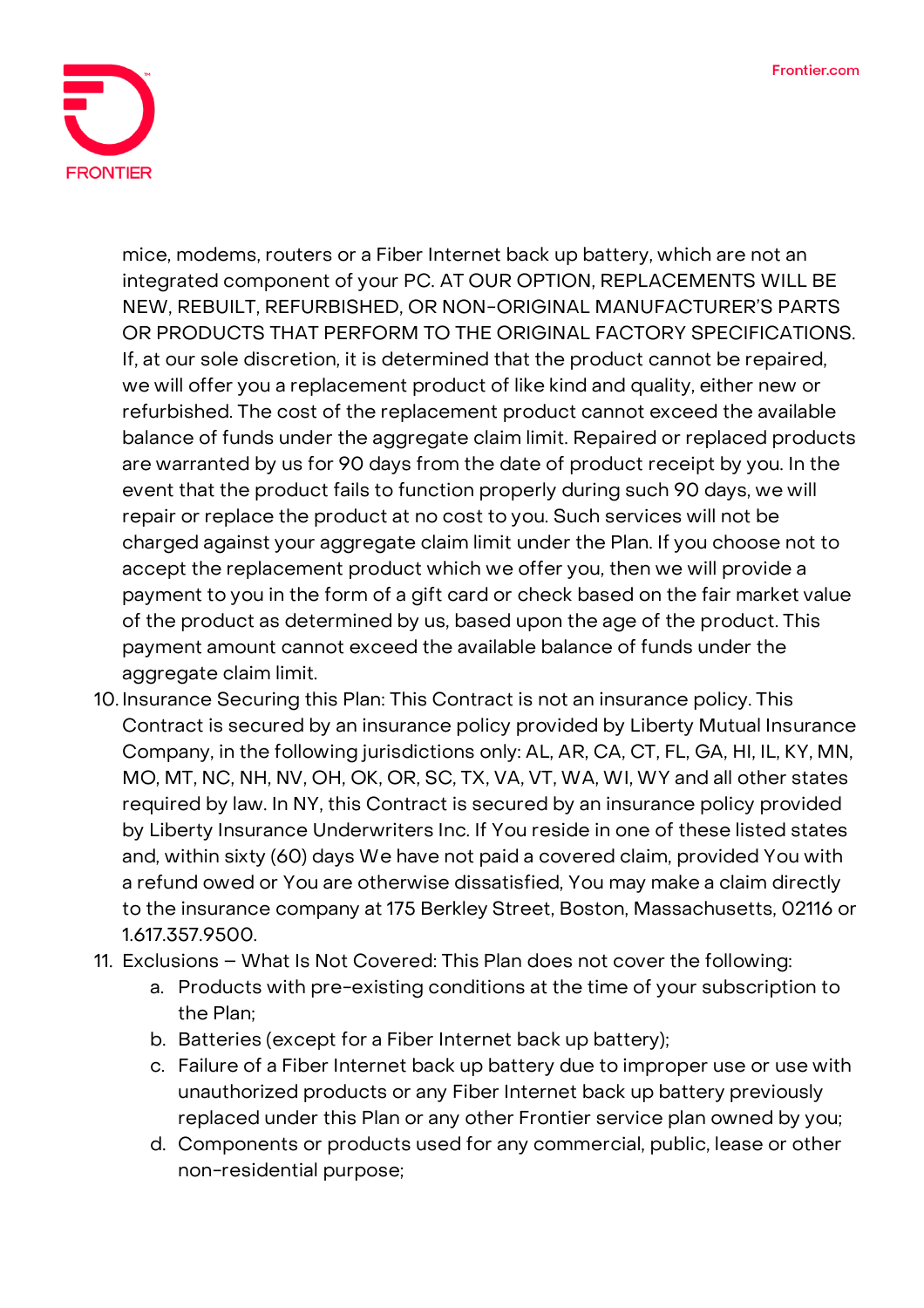

- e. Cosmetic defects, damage to or failures of non-operational components that do not inhibit the proper operation and performance of a covered item, such as but not limited to: appearance parts; broken hinges; cracked cases; decorative finishing; finish defects; handles; nonfunctional plastic; trim; accessories; attachments;
- f. Damage or costs resulting from: improper installation or setup; use in any combinations not approved in the manufacturer's specifications; unauthorized modifications, alterations, repairs or repair personnel;
- g. Failure, inoperability, or disruption of any product or product functions due to any design flaw or systemic manufacturing defect;
- h. Failures, damage or loss caused by any physical force external to the product, whether accidental or intentional, including but not limited to: any disaster, whether natural (acts of God) or man-made, whether local or catastrophic; abuse; acts of war; civil disorders; corrosion; dirt; mold; dust; earthquake; fire; hail; insects or other animals; liquid immersion; malicious mischief; misuse; negligence; nuclear accident; riot; rust; sand; smoke; storm; terrorist attack; vandalism; wind;
- i. Costs associated with installation or de-installation of any product;
- j. PC peripherals such as printers, external speakers and/or scanners;
- k. Televisions that are used as a PC monitor;
- l. Burned-in images and pixel failure within designed specifications or that do not materially alter the product's functionality;
- m. Wireless repeaters, Fiber Internet routers, signal boost routers, additional base stations;
- n. Adjunct devices, or any device that is not built into the PC's CPU housing, except a keyboard, mouse, broadband modem, router or Fiber Internet back up battery;
- o. PCs that do not have administrator's permissions. Covered PCs must be able to upload and download software;
- p. Products that are not owned by you or a member of your household, leased and rented products, or products that are not customarily located in your specified residence;
- q. Loss or damage to the product either while in storage or in the course of transit, delivery, or redelivery, except where the loss or damage occurs while your product is located at our designated repair depot;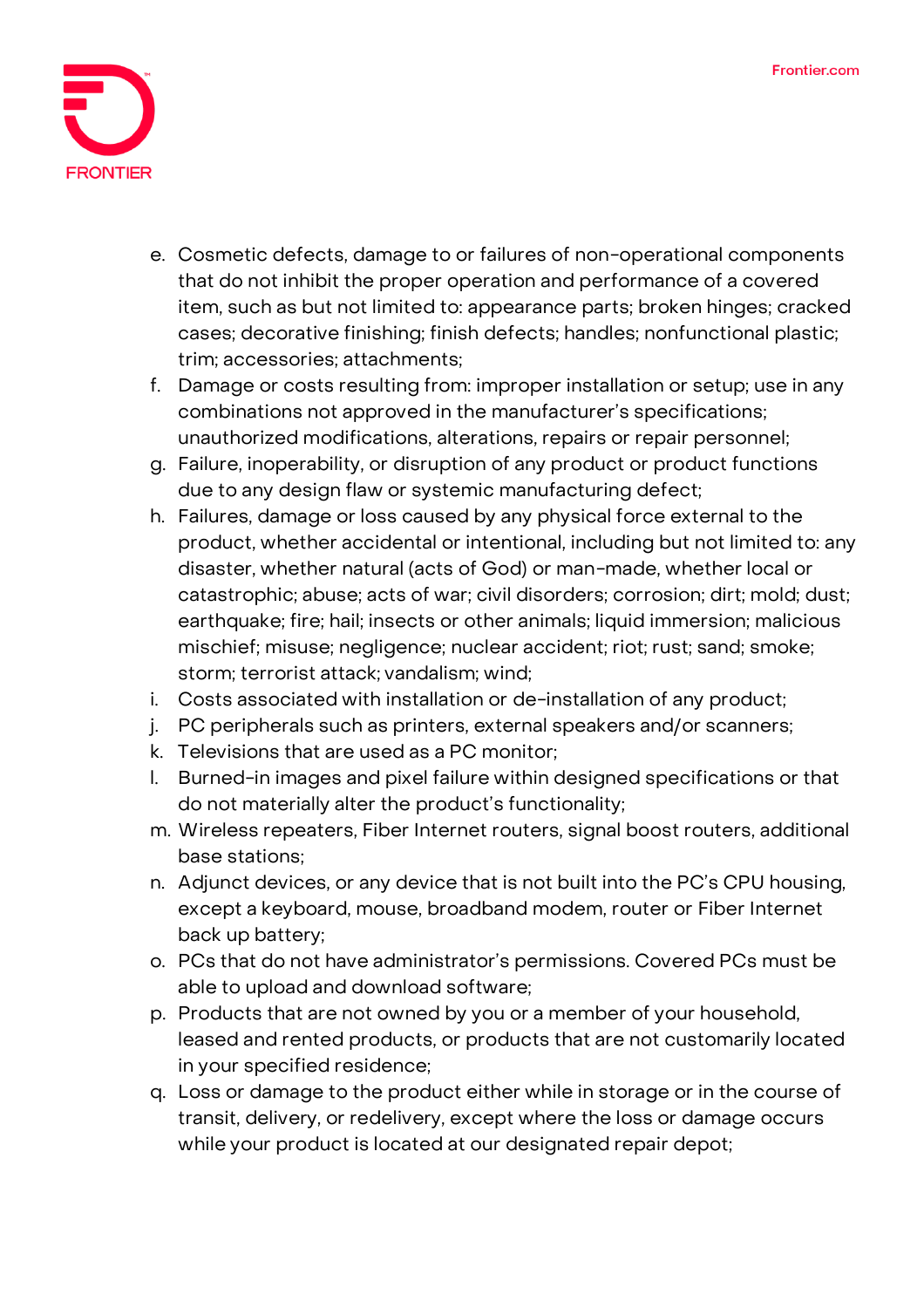

- r. Normal periodic or preventative maintenance, inspections, cleaning, or tune-ups; minor adjustments and settings outlined in the product owner's manual that the user can perform; costs related to any service request which results in customer education or no problem found;
- s. Products whose serial number has been altered or removed;
- t. Products located outside the United States;
- u. Repair or replacement covered by a manufacturer recall in effect at the time of the failure;
- v. Support or repairs to software; loss or damage to software due to any cause; including but not limited to, computer virus; worm; Trojan programs; adware, spyware, firmware or any other software program;
- w. Data or software of any kind that is deleted or damaged during a repair or replacement under this Plan;
- x. Special, indirect, or consequential damages or losses;
- y. Theft or loss of the product.
- z. Customer built or assembled computers
- aa. Decorative/Novelty telephone sets (e.g., football phones); facsimile machines; leased equipment; cellular phones, pagers, ancillary equipment;
- bb. Telephone accessories including, but not limited to, headsets, cords, and the like;
- cc. Special needs accessories including, but not limited to, handset boosters, visual ring indicators, and the like;
- dd. Rotary or hardwired telephones and VoIP enabled phones;
- ee. Telephones with 3 or more lines or PBX/Key systems;
- ff. Answering machines, telephones with integrated answering machines, and other non-telephone equipment (other than Caller ID display units);
- gg. Computer telephony equipment
- 12. **Renewal:** This Plan automatically renews from month to month until cancelled.
- 13. **Transfer:** This Plan is not transferable to another party.
- 14. **Cancellation:** This Plan is provided on a month-to-month basis and can be canceled by you at any time for any reason by notifying Frontier's local business office (or other number that Frontier may designate for such purpose) or by notifying NEW in writing at P.O. Box 1818, Sterling, VA 20166. We may elect not to renew the Plan upon 30 days written notice to you. Upon any termination or cancellation by you or Frontier, you will have coverage provided, at no cost for an additional thirty (30) days after the date of termination or cancellation of this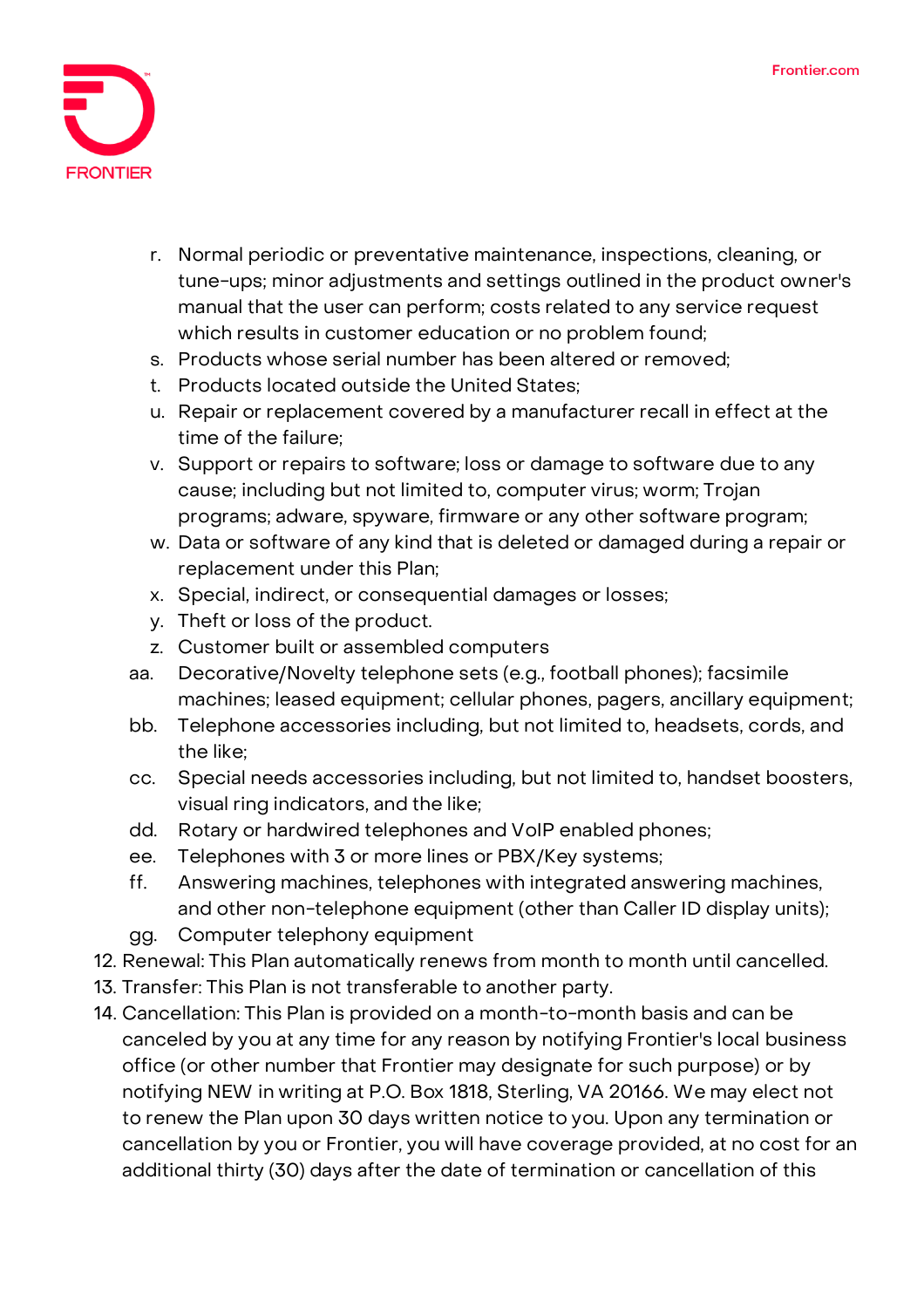

Plan. All claims under this Plan must be reported to us within thirty (30) days after cancellation of the Plan.

- 15. **Changes to the Plan:** WE MAY CHANGE THE MONTHLY CHARGE FOR THE PLAN, OR WE MAY CHANGE THESE TERMS AND CONDITIONS FROM TIME TO TIME UPON THIRTY (30) DAYS WRITTEN NOTICE TO YOU. SUCH NOTICE MAY BE PROVIDED AS A MESSAGE PRINTED ON THE FRONTIER BILL, IN A SEPARATE MAILING OR EMAIL OR BY ANY OTHER REASONABLE METHOD AT FRONTIER'S DISCRETION. IF YOU DO NOT AGREE TO THE MODIFIED CHARGES OR TERMS OF THE AGREEMENT, YOU MAY CANCEL THE PLAN BY NOTICE TO FRONTIER AT ANY TIME IN ACCORDANCE WITH THESE TERMS AND CONDITIONS. THE PAYMENT OF APPLICABLE CHARGES BY YOU, OR A REQUEST FOR SERVICE UNDER THE PLANS, AFTER RECEIVING SUCH NOTICE OF A CHANGE IN THE CHARGES OR OTHER TERMS AND CONDITIONS WILL BE DEEMED TO BE ASSENT BY YOU TO THE CHANGE (S) IN THE CHARGES, TERMS OR CONDITIONS.
- 16. **Limitation of Liability:** Our liability for any negligence, error, mistake, or omission regarding the Plan or replacement of product(s) under the Plan is limited to a correction of any such error, mistake or omission. If such a correction is not possible, our liability will be limited to charges paid to Frontier in the applicable month pursuant to the Plan. Any refund must be requested by you. IN NO EVENT WILL THE PLAN OBLIGOR, ADMINISTRATOR OR FRONTIER BE LIABLE FOR INDIRECT, INCIDENTAL OR CONSEQUENTIAL DAMAGES INCLUDING BUT NOT LIMITED TO PERSONAL INJURIES OR LOSS OF INCOME ARISING OUT OF OR CONNECTED TO THE PROVISION OF THE PLAN, REPAIR OR REPLACEMENT OF PRODUCTS UNDER THE PLAN AND CAUSED BY NEGLIGENCE, ERROR, MISTAKE OR OMISSION ON THE PART OF THE PLAN OBLIGOR, ADMINISTRATOR OR FRONTIER OR THEIR RESPECTIVE EMPLOYEES, AGENTS OR SUBCONTRACTORS.
- 17. **Force Majeure:** We shall not be held responsible for any delay or failure in performance of any part of this Plan to the extent that such delay or failure is caused by fire, flood, explosion, war, strike, embargo, government requirement, regulatory agency requirement civil or military authority, acts of God, or other similar causes beyond our control.
- 18. **Non-waiver:** Our failure in any circumstance to require strict adherence to any term or condition set forth herein shall not be deemed a waiver by us of any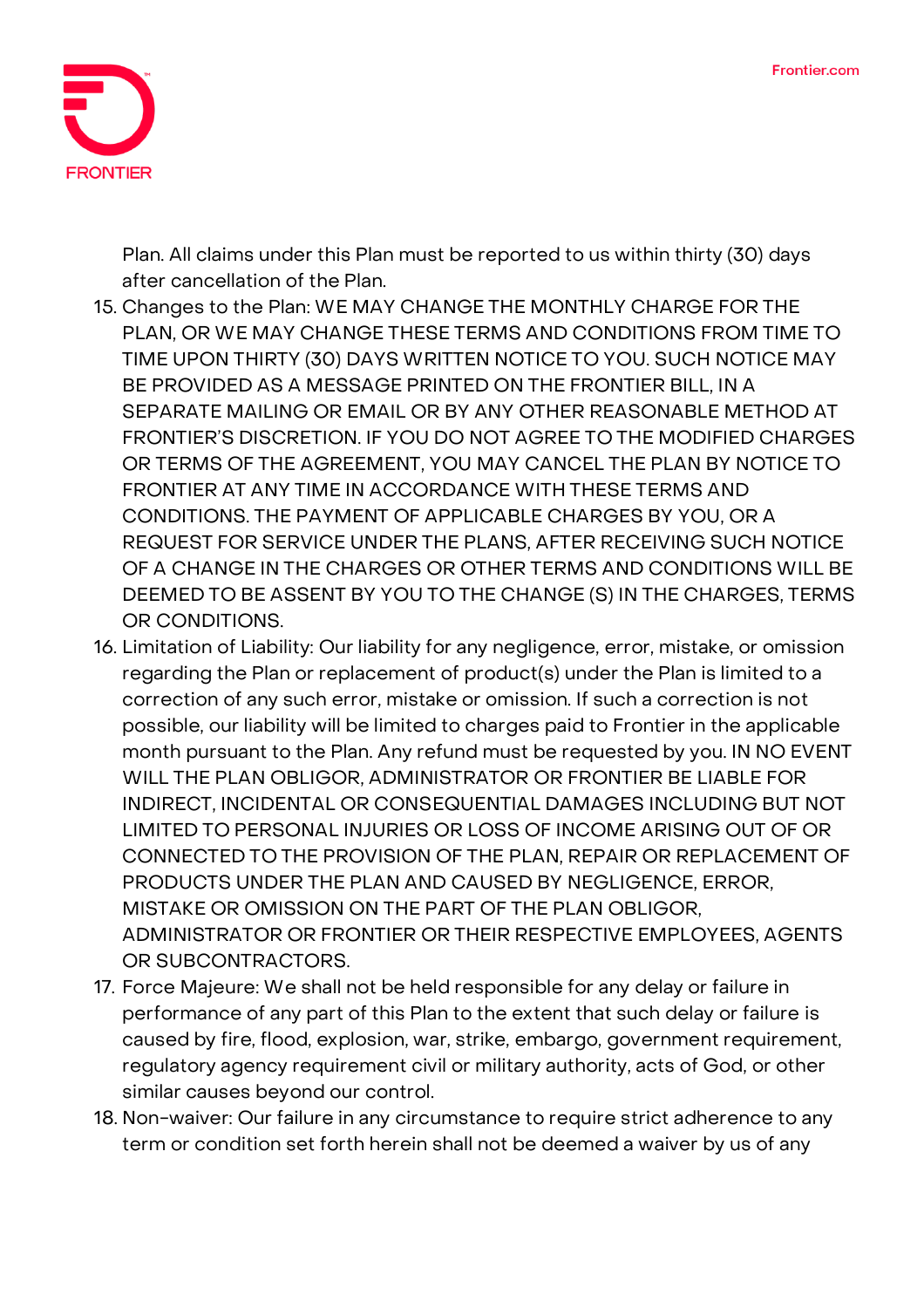

such term or condition under any other circumstance or of any other term or condition set forth herein.

**If You Reside In One Of The Following States, These Provisions Apply To You:**

**Alabama:** You are entitled to a "Free Look" period for this Plan. This Plan will be considered void and we will refund you the purchase price of the Plan if you have not made a claim under this Plan and you have returned the Plan to us a) within 20 days after the date we have mailed the Plan to you, b) within 10 days after you have received the Plan if the Plan was furnished to you at the time the Plan was purchased, or c) within a longer time period if specified in the Plan. If we fail to pay the cancellation refund within forty-five (45) days of your written request, we will pay you a penalty of ten percent (10%) of the Plan purchase price for each thirty (30) day period or portion thereof that the refund and any accrued penalties remain unpaid. The right to void this Plan applies only to the original Plan purchaser and is not transferable. If we cancel this Plan, no cancellation fee will be imposed. If we cancel this Plan for reasons other than nonpayment, a material misrepresentation made by you to us or because of a substantial breach of duties by you relating to the product or its use, we will mail a written notice to you at least five (5) days prior to cancellation. The notice of cancellation shall state the effective date of cancellation and the reason for cancellation.

**Arizona:** If your written notice of cancellation is received prior to the expiration date, the administrator shall refund the remaining pro-rata price, regardless of prior services rendered under this Plan. The pre-existing condition exclusion does not apply to conditions occurring prior to the sale of the consumer product by the Obligor, its assignees, subcontractors and/or representatives.

**California:** You may cancel this Plan for any reason at any time. To cancel it, submit your request in writing to NEW at P.O. Box 1818, Sterling, VA 20166.For all products other than home appliances and home electronic products, the Cancellation provision is amended as follows: If the Plan is cancelled: (a) within sixty (60) days of the receipt of this Plan, you shall receive a full refund of the price paid for the Plan provided no service has been performed, or (b) after sixty (60) days, you will receive a pro rata refund, less the cost of any service received. If we elect to not renew this Plan, we will provide you with a 60-day written notice.

**Connecticut:** The expiration date of this Plan shall automatically be extended by the duration that the product is in our custody being repaired. In the event of a dispute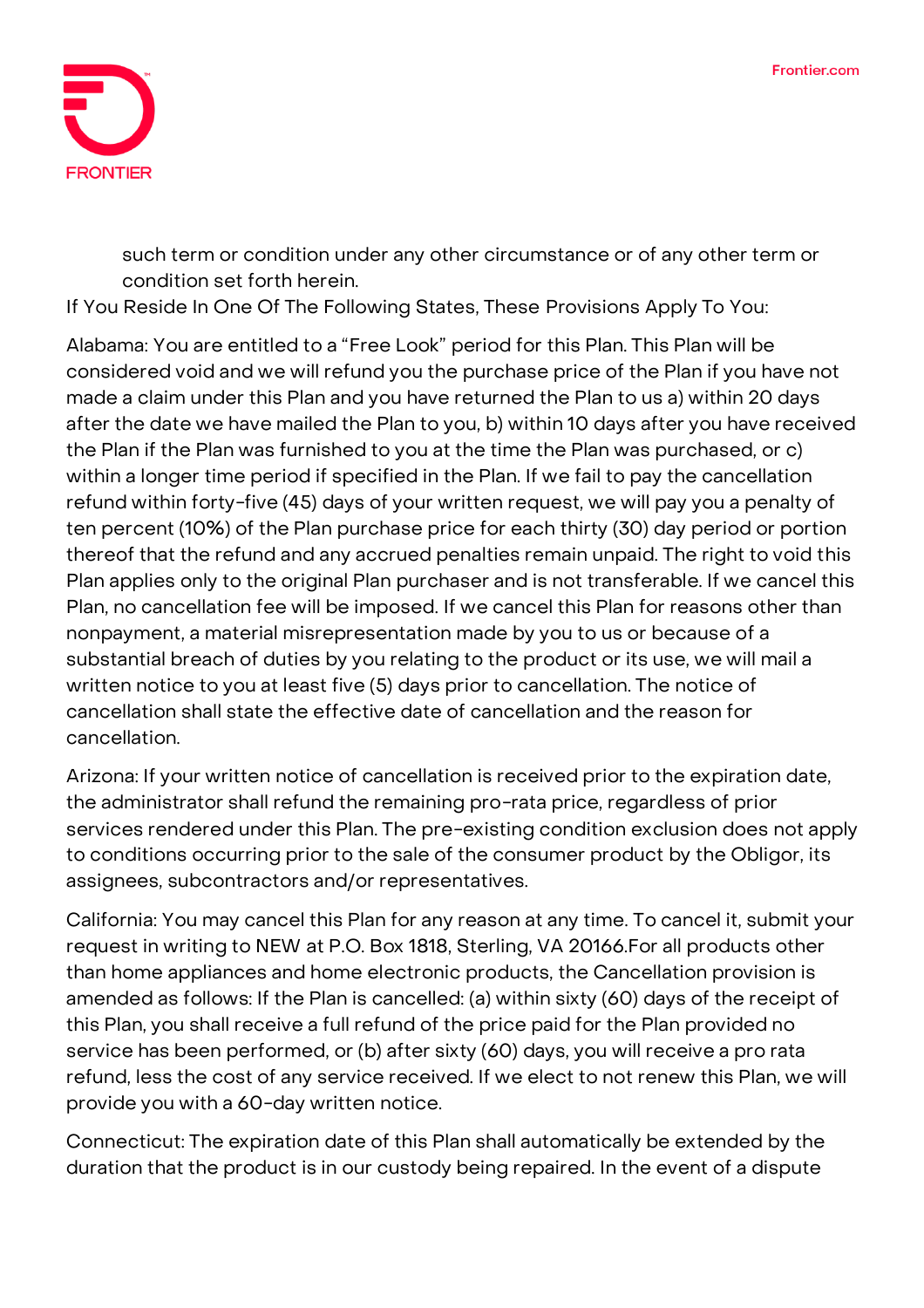

with the administrator, you may contact the State of Connecticut Insurance Department, PO Box 816, Hartford, CT 06142-0816, Attn: Consumer Affairs. The written complaint must contain a description of the dispute, the purchase price of the product, the cost of repair of the product and a copy of the Plan.

**Florida:** The Plan shall be cancelled by us for fraud or material misrepresentation, including but not limited to commercial or rental use. Unauthorized repair or replacement of covered equipment shall result in the cancellation of the Plan by us. In the event of cancellation by us, written notice of cancellation shall be mailed to you not less than sixty (60) days before cancellation is effective. This Plan can be cancelled by you at any time for any reason by emailing, mailing or delivering to us notice of cancellation. If the Plan is cancelled: (a) within thirty (30) days of the receipt of the Plan, you shall receive a full refund of the price paid for the Plan provided no service has been performed, or (b) after thirty (30) days, you will receive a refund based on 100% of unearned pro rata premium less any claims that have been paid or less the cost of repairs made by us. If we cancel the Plan, the return premium is based upon 100% of the unearned pro rata premium. Only a check payable to you will be issued by us if your product cannot be repaired or replaced pursuant to the terms and conditions of this Plan. If we determine in our sole discretion that your product cannot be repaired or your product provides for replacement instead of repair, we will replace your product with a product of like kind and quality that is of comparable performance or reimburse you for replacement of the product with a check, at our discretion, equal to the fair market value of the product as determined by us, based upon the age of the product. In Florida, the Sales Rep ID is: E058336.

**Georgia:** This Plan shall be non-cancelable by us except for fraud, material misrepresentation, or failure to pay consideration due therefore. The cancellation shall be in writing and shall conform to the requirements of Code 33-24-44. You may cancel at any time upon demand and surrender of the Plan and we shall refund the excess of the consideration paid for the Plan above the customary short rate for the expired term of the Plan. The Plan excludes coverage for incidental and consequential damages and pre-existing conditions only to the extent such damages or conditions are known to you or reasonably should have been known to you.

**Illinois:** You may cancel this Plan: a) within thirty (30) days after its purchase if no service has been provided and a full refund of the Plan price, less a cancellation fee not to exceed the lesser of ten percent (10%) of the Plan price or fifty dollars (\$50.00); or b) at any other time and a pro rata refund of the Plan price for the unexpired term of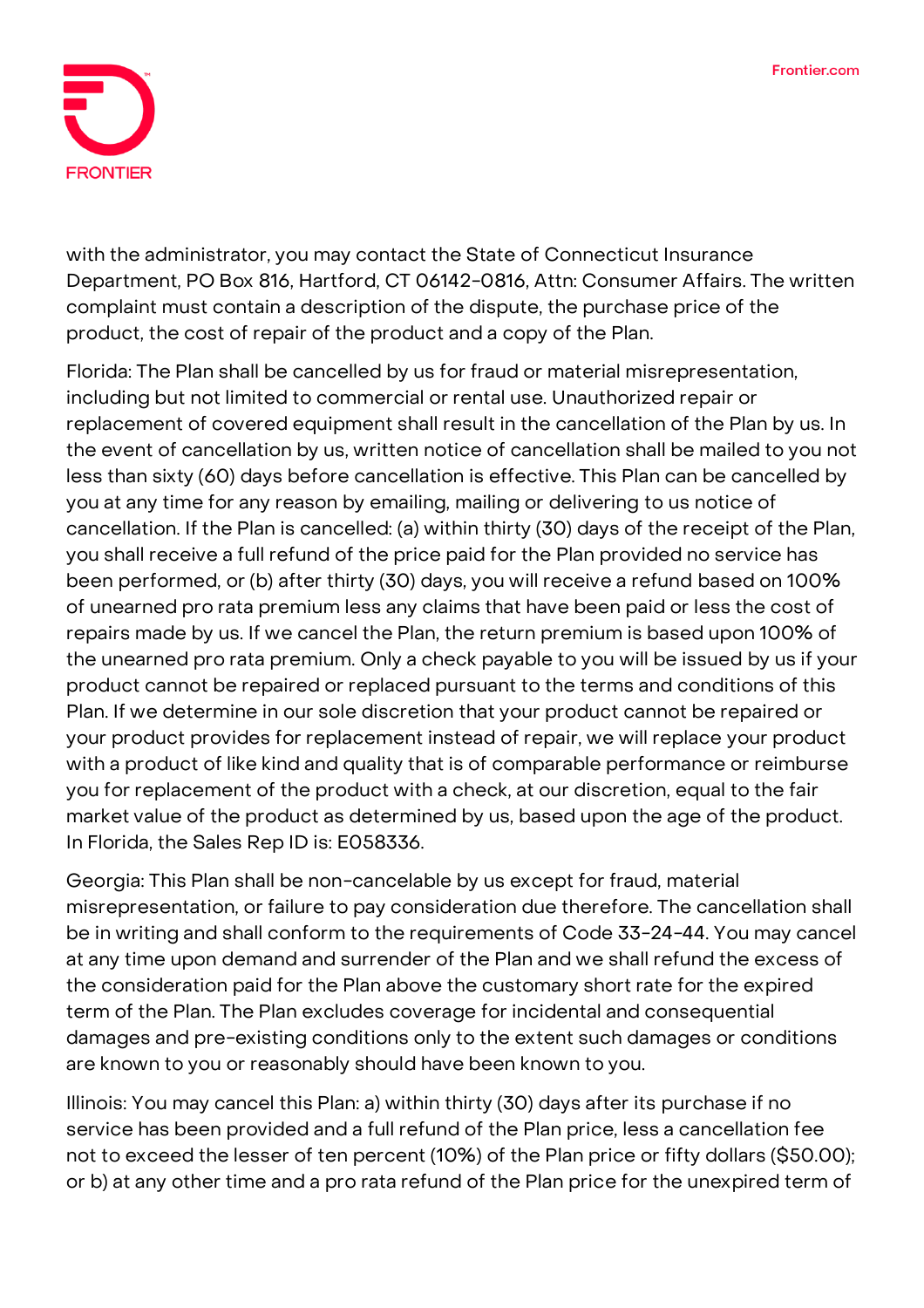

the Plan, based on the number of elapsed months less the value of any service received, and the cancellation fee not to exceed the lesser of ten percent (10%) of the Plan price or fifty dollars (\$50.00).

**Nevada:** If the plan is cancelled, no deduction shall be made from the refund for the cost of any service received. If you cancel this Plan after thirty (30) days from purchase, you will receive a pro rata refund based on the days remaining, less a cancellation fee of twenty-five dollars (\$25.00) or ten percent (10%) of the Plan fee, whichever is less. If we fail to pay the cancellation refund within 45 days of your written request we will pay you a penalty of ten percent (10%) of the purchase price for each thirty (30) day period or portion thereof that the refund and any accrued penalties remain unpaid. This Plan may be cancelled due to unauthorized repair which results in a material change in the nature or extent of the risk, occurring after the first effective date of the current policy, which causes the risk of loss to be substantially and materially increased beyond that contemplated at the time the policy was issued or last renewed. This Plan will be considered void and we will refund you the purchase price of the Plan if you have not made a claim under this Plan and you have returned the Plan to us a) within 20 days after the date we have mailed the Plan to you, b) within 10 days after you have received the Plan if the Plan was furnished to you at the time the Plan was purchased, or c) within a longer time period if specified in the Plan.

**New Hampshire:** In the event you do not receive satisfaction under this Plan, you may contact the New Hampshire Insurance Department, 21 South Fruit St, Suite 14, Concord, NH 03301 or 1.800.852.3416.

**New Mexico:** If this Plan has been in force for a period of seventy (70) days, we may not cancel before the expiration of the Plan term or one (1) year, whichever occurs first, unless: (1) you fail to pay any amount due; (2) you are convicted of a crime which results in an increase in the service required under the Plan; (3) you engage in fraud or material misrepresentation in obtaining this Plan; (4) you commit any act, omission, or violation of any terms of this Plan after the effective date of this Plan which substantially and materially increase the service required under this Plan; or (5) any material change in the nature or extent of the required service or repair occurs after the effective date of this Plan and causes the required service or repair to be substantially and materially increased beyond that contemplated at the time you purchased this Plan.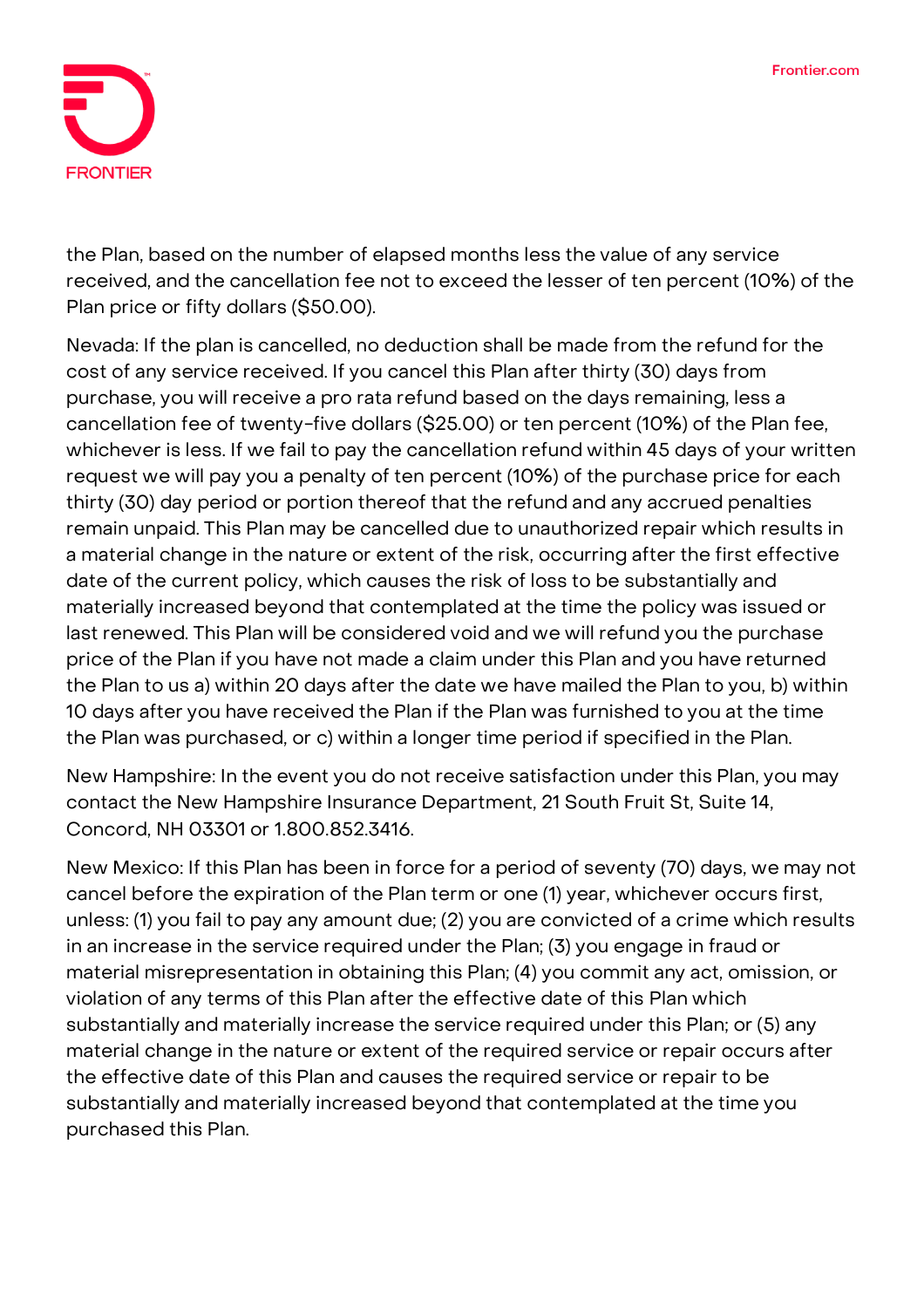

**North Carolina:** The purchase of this Plan is not required either to purchase or to obtain financing for a home appliance.

**Oklahoma:** THIS PLAN IS NOT ISSUED BY THE MANUFACTURER OR WHOLESALE COMPANY MARKETING THE PRODUCT COVERED BY THIS PLAN. THIS PLAN WILL NOT BE HONORED BY SUCH MANUFACTURER OR WHOLESALE COMPANY. IF EITHER YOU OR WE CANCEL THIS PLAN, THE RETURN OF THE PLAN PRICE WILL BE BASED UPON ONE HUNDRED PERCENT (100%) OF THE UNEARNED PRO RATA PRICE OF THE PLAN, LESS THE COST OF ANY SERVICE RECEIVED.

**South Carolina:** You are entitled to a "Free Look" period for this Plan. If you cancel this Plan within 30 days of receipt of this Plan, you shall receive a full refund of the Plan purchase price. If we fail to pay the cancellation refund within forty-five (45) days of your written request, we will pay you a penalty of ten percent (10%) of the Plan purchase price for each thirty (30) day period or portion thereof that the refund and any accrued penalties remain unpaid. To prevent any further damage, please refer to the owner's manual. In the event the service Plan provider does not provide covered service within (60) days of proof of loss by the Plan holder, the Plan holder is entitled to apply directly to the Insurance Company. If the Insurance Company does not resolve such matters within sixty (60) days of proof of loss, they may contact the SC Department of Insurance, P.O. Box 100105, Columbia, SC 29202-3105, 1.800.768.3467.

**Texas:** If you purchased this Plan in Texas, unresolved complaints concerning a provider or questions concerning the registration of a Plan provider or administrator may be addressed to the Texas Department of Licensing and Regulations, PO Box 12157, Austin, TX 78711 or 1.512.463.2906 or 1.800.803.9202. You may apply for reimbursement directly to the insurer if a refund or credit is not paid before the fortysixth (46th) day after the date on which the Plan is returned to the provider.

**Utah:** Coverage afforded under this Plan is not guaranteed by the Utah Property and Casualty Guarantee Association. If we cancel this Plan due to fraud or material misrepresentation, you will be notified thirty (30) days prior to Plan cancellation. If we cancel this Plan due to nonpayment, you will be notified ten (10) days prior to Plan cancellation. This Plan is subject to limited regulation by the Utah Insurance Department. To file a complaint, contact the Utah Insurance Department, 3110 State Office Building, Salt Lake City, UT 84114 and phone number 1.801.538.3800 or 1.800.439.3805.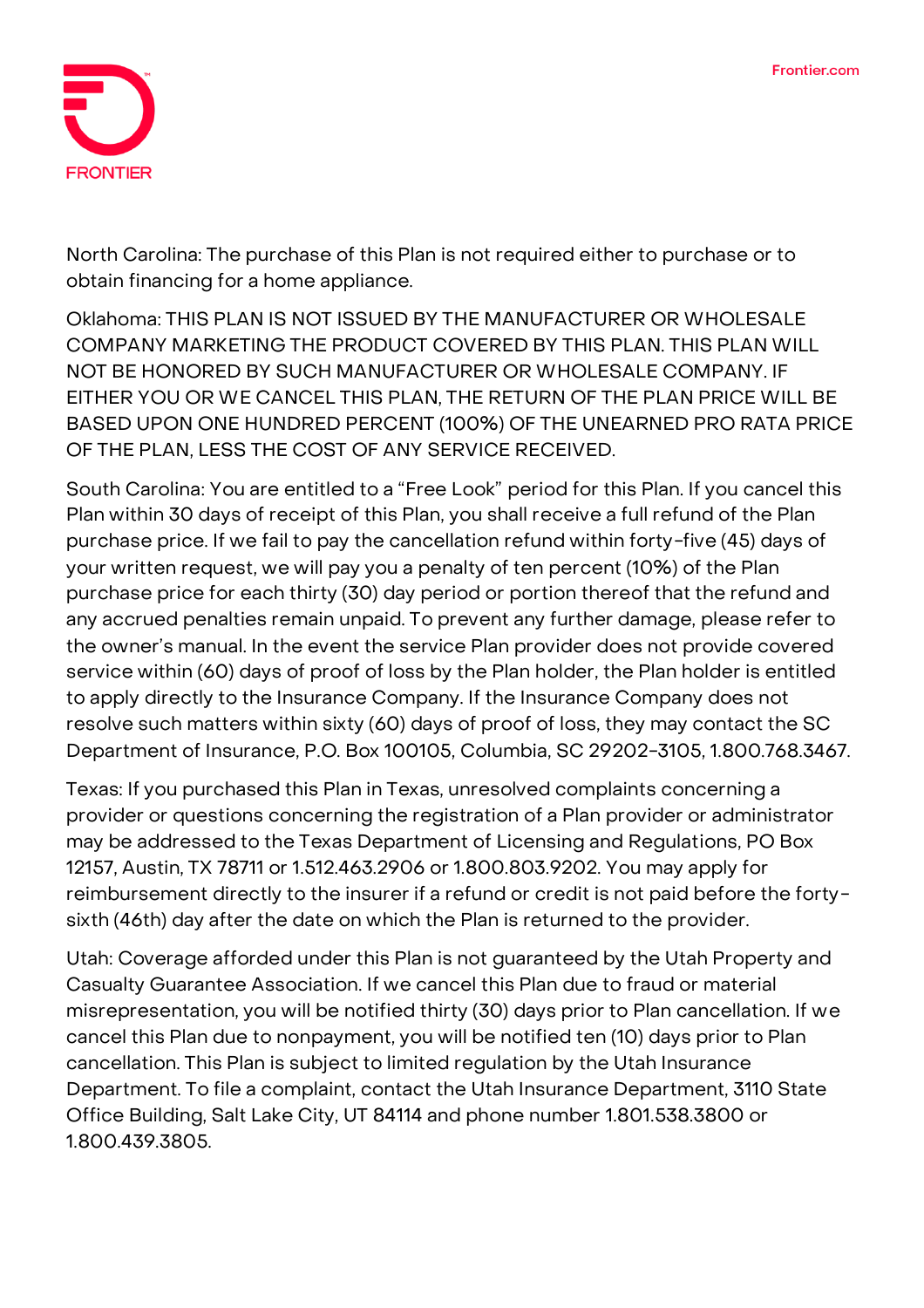

**Washington:** This Plan is not a Plan of insurance. This Service Plan is secured by a contractual liability insurance policy provided by Liberty Mutual Insurance Company 175 Berkley Street, Boston, Massachusetts, 02116 or 1.617.357.9500. You may make a claim directly to the insurance company at any time.

**Wisconsin: THIS PLAN IS SUBJECT TO LIMITED REGULATION BY THE WISCONSIN OFFICE OF THE COMMISSIONER OF INSURANCE.** This Plan shall not be cancelled due to unauthorized repair of the covered equipment, unless we are prejudiced by your failure to obtain such authorization. We will not exclude unauthorized repair of the covered equipment, unless we are prejudiced by your failure to obtain such authorization. If this Plan is canceled, no deduction shall be made from the refund for the cost of any service received. This Plan is backed by a contractual liability policy with limits of liability of \$5,000 per claim and \$25,000 in aggregate per Plan.

**Wyoming:** This Plan will be considered void and we will refund you the full purchase price of the Plan or credit your account if you have not made a claim under this Plan and you have returned the Plan to us, a) within 20 days after the date we have mailed the Plan to you, b) within 10 days after you have received the Plan if the Plan was furnished to you at the time the Plan was purchased, or c) within a longer time period if specified in the Plan. A ten percent (10%) penalty per month shall be added to a refund that is not paid or credited within forty-five (45) days after return of the Plan to us. The right to void this Plan applies only to the original Plan purchaser and is not transferable. If we cancel this Plan for reasons other than nonpayment, a material misrepresentation made by you to us or because of a substantial breach of duties by you relating to the product or its use, we will mail a written notice to you at least ten (10) days prior to cancellation. The notice of cancellation shall state the effective date of cancellation and the reason for cancellation.